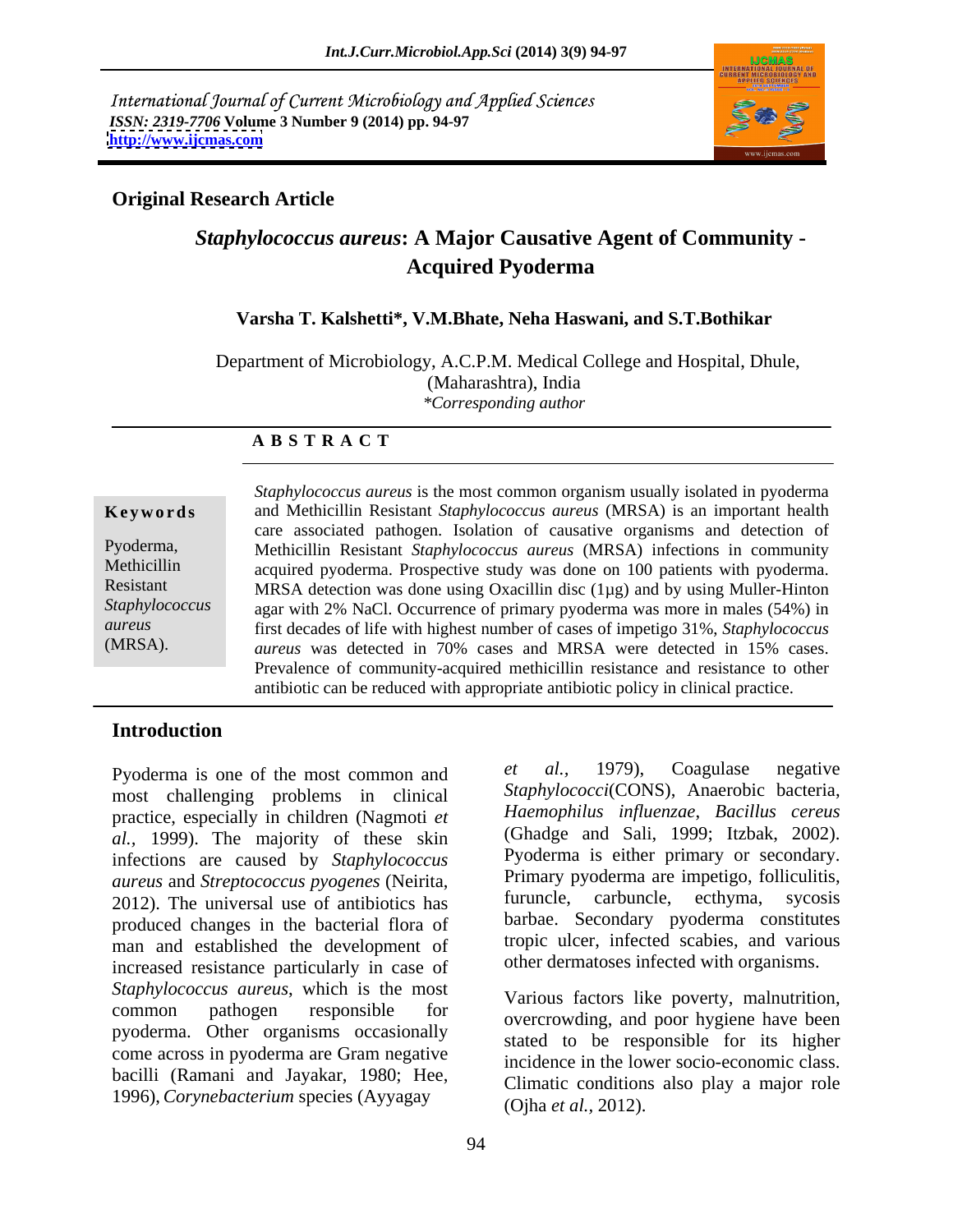Changing trends are being noted in the Identification was carried out according to etiological aspects of primary pyoderma, and the problem of emergence of drug resistance strains is an even increasing one. Antibiotic sensitivity of each *S. aureus* Community-acquired methicillin-resistant strain was determined by Kirby Bauer's disk *Staphylococcus aureus* (CA-MRSA) has become a challenging problem for the medical science (Nagmoti *et al.,* 1999). As (100µg), amoxyclav (20µg), cefixime (5µg), MRSA is an important health care ceftriaxone (30µg), cefuroxime (30µg), associated pathogen, the present study was cefore example example  $(75/10\mu g)$ , undertaken to detect the prevalence of community-acquired methicillin resistant doxycycline (30µg), erythromycin (15µg), *Staphylococcus aureus* (CA-MRSA) among gentamicin (10µg), and vancomycin (30µg). the patients of pyodermas.

The study was conducted in the department of microbiology in our institutes hospital, for a period of one year, on 100 clinically diagnosed cases of pyoderma who had not MRSA. taken any systemic antibiotics or applied any topical preparations for the past one month **Results and Discussion** were included in the study.

Patients with skin lesions with formation of pyoderma was more in males (54%) than in pus were included and patients with lesions females (46%). Maximum cases were in the without pus were excluded for the study. All age group less than 10 years. There were the samples were collected aseptically with  $31\%$  cases of bullous impetigo, 25% cases two sterile cotton swabs for each sample of carbuncle, 13% cases of folliculitis, 15% from the lesion, which were processed for eases of infected eczema. 12% cases of isolations and identifications of bacterial pathogens, according to the standard microbiological techniques (Orbes *et al.,* 2002). Gram stain preparation were made from one swab, and culture plates were shown no growth from total of 100 samples inoculated from another swab. Each sample studied. Maximum number of bacterial was inoculated on blood agar, MacConkey isolates were *S. aureus* (70%) followed by agar and mannitol salt agar. The plates were Coagulase Negative *Staphylococcus* (8%), incubated at  $37^{\circ}$ C for  $18-24$  hours in an *Klebsiella* (3%),  $\beta$ -haemolytic *Streptococci* incubator. The plates were observed for (2%), *E. coli* (1%). Mixed infections of *S.* growth in the following day but incubation *aureus* and *Streptococcus pyogenes* seen in was extended to 48 hours if there was no only one case and 15 samples showed no bacterial growth within 24 hours. Isolated growth (Table 2). colonies were subjected to Gram staining

standard biochemical tests.

diffusion method on Muller-Hinton agar, using following antibiotic discs. Amoxicillin cefoperazone/sulbactum (75/10µg), ciprofloxacin (5µg), cotrimoxazole (25µg),

**Materials and Methods** disc (1µg), and using Muller-Hinton agar MRSA detection was done using Oxacillin with 2% NaCl. The plates were incubated for 24 hours at 35°C, and zone diameter was 13mm, it was considered as MSSA and if it was  $\leq 10$ mm, then it was considered as MRSA.

## **Results and Discussion**

Out of 100 cases of pyoderma, occurrence of 31% cases of bullous impetigo, 25% cases of carbuncle, 13% cases of folliculitis, 15% cases of infected eczema, 12% cases of infected ulcer, 3% cases of cellulitis, 1% cases of paronychia (Table 1).

Culture positive cases were 85 and 15 cases growth (Table 2).

and biochemical tests for identification. *S. aureus* was sensitive to vancomycin,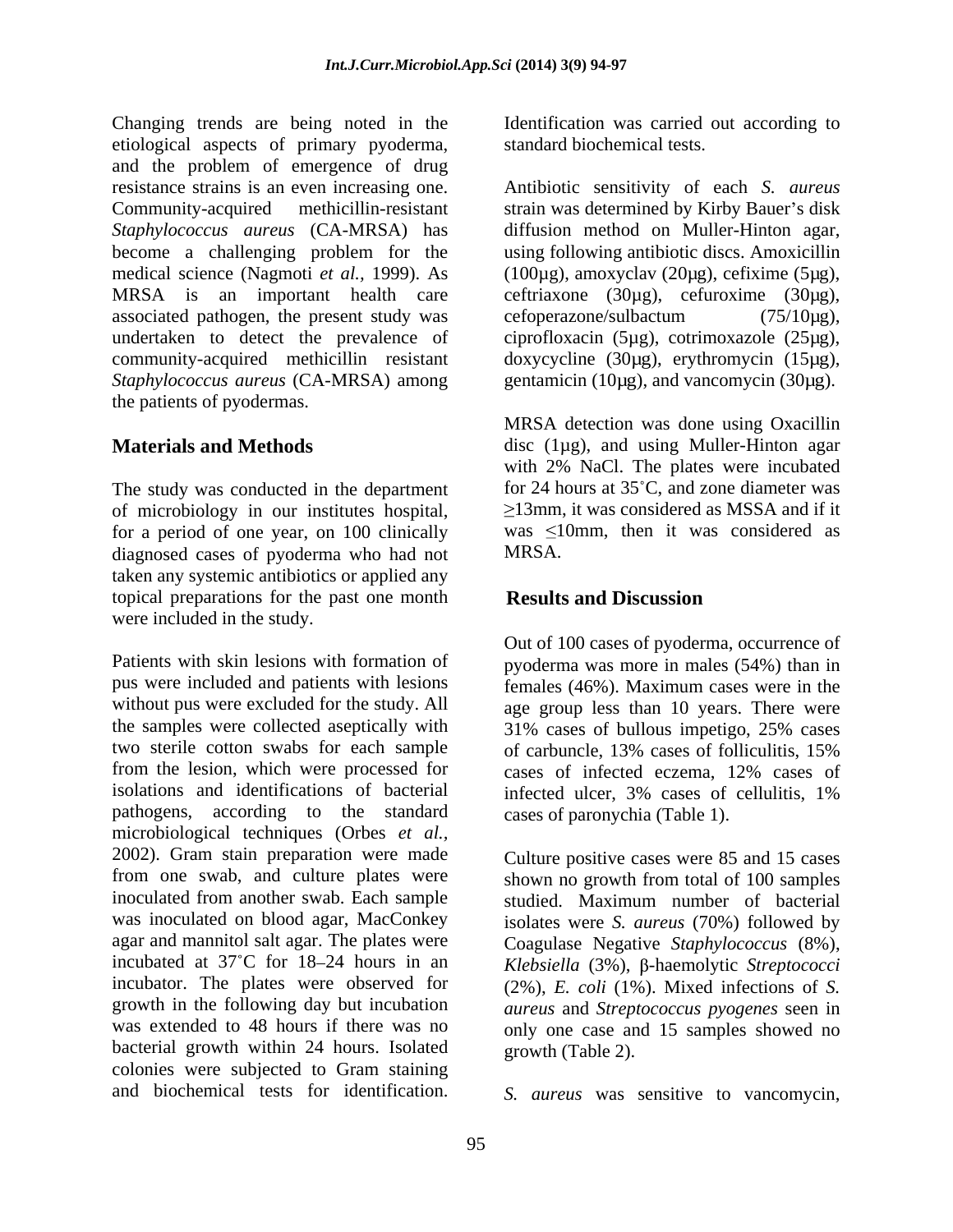followed by ceftriaxone, sulbactum, Thind et al., (2010). gentamicin, amoxyclav, doxycycline, Maximum cases in this study were suffering ciprofloxacin, cefuroxime, erythromycin, cotrimoxazole, amoxicillin, and cefixime. 42.5% and Kar et al., (1985) 47% also MRSA were found in 15% cases and MSSA observed impetigo to be the commonest were found in 85% of total *S. aureus* isolated.

Pyoderma is one of the commonest clinical this study (70%), co-relating with the condition encountered in dermatological previous studies of Nagmoti *et al.,* (1999) practice (Singh *et al.,* 2005).In our study, Mathews *et al.,* (1992) kakar N *et al.,*(1999) we reported higher cases of pyoderma in males and in first decades of life, similar to observations made by Nagmoti *et al.,* (1999)

*Thind et al.,* (2010).

from bullous impetigo (31%), Neirita (2012) 42.5% and Kar *et al.,* (1985) 47% also clinical type of pyoderma.

*S. aureus* was the most frequent isolate in Kar *et al.,* (1985).

| <b>Clinical type</b> | Number of patients with |
|----------------------|-------------------------|
|                      | percentage.             |
| Bullous impetigo     | 31(31%)                 |
| Carbuncle/Furuncle   | 25(25%)                 |
| Folliculitis         | 13(13%)                 |
| Infected eczema      | 15(15%)                 |
| Infected ulcer       | 12(12%)                 |
| Cellulitis           | 3(3%)                   |
| Paronychia           | $1(1\%)$                |
| <b>Total</b>         | $100(100\%)$            |

**Table.1** Distribution of clinical types of pyoderma and no. of patients with percentage

**Table.2** Correlation between clinical types of pyoderma and organism isolated

| <b>Clinical</b> | No. of $S$ .        |               |                     |    |               |                          | $β$ -hemolytic $\overline{)$ CONS $\overline{)$ E. coli $\overline{)}$ Klebsiella $\overline{)$ S. aureus+ $\overline{)}$ No |    |
|-----------------|---------------------|---------------|---------------------|----|---------------|--------------------------|------------------------------------------------------------------------------------------------------------------------------|----|
|                 | patients            | aureus        | <b>Streptococci</b> |    |               |                          | Streptococci growth                                                                                                          |    |
| type<br>Bullous | $\sim$ $\sim$<br>71 | 25            |                     |    | $\sim$ $\sim$ | $\sim$ $\sim$            |                                                                                                                              |    |
| impetigo        |                     |               |                     |    |               |                          |                                                                                                                              |    |
| Carbuncle/      | 25                  | 20            |                     |    |               |                          |                                                                                                                              |    |
| Furuncle        |                     |               |                     |    |               |                          |                                                                                                                              |    |
| Folliculitis    |                     | 10            |                     |    |               |                          |                                                                                                                              |    |
| Infected        | 15                  | 10            |                     |    |               | $\overline{\phantom{0}}$ |                                                                                                                              |    |
| eczema          |                     |               |                     |    |               |                          |                                                                                                                              |    |
| Infected        | 12                  | I 41          |                     |    |               |                          |                                                                                                                              |    |
| ulcer           |                     |               |                     |    |               |                          |                                                                                                                              |    |
| Cellulitis      | $\sim$              |               | 02                  |    |               |                          |                                                                                                                              |    |
| Paronychia      |                     |               |                     |    |               | $\overline{\phantom{0}}$ |                                                                                                                              |    |
| Total           | 100<br>TOO          | $\neg \wedge$ | 02                  | 08 | 01            | 03                       | 0 <sub>1</sub>                                                                                                               | 15 |